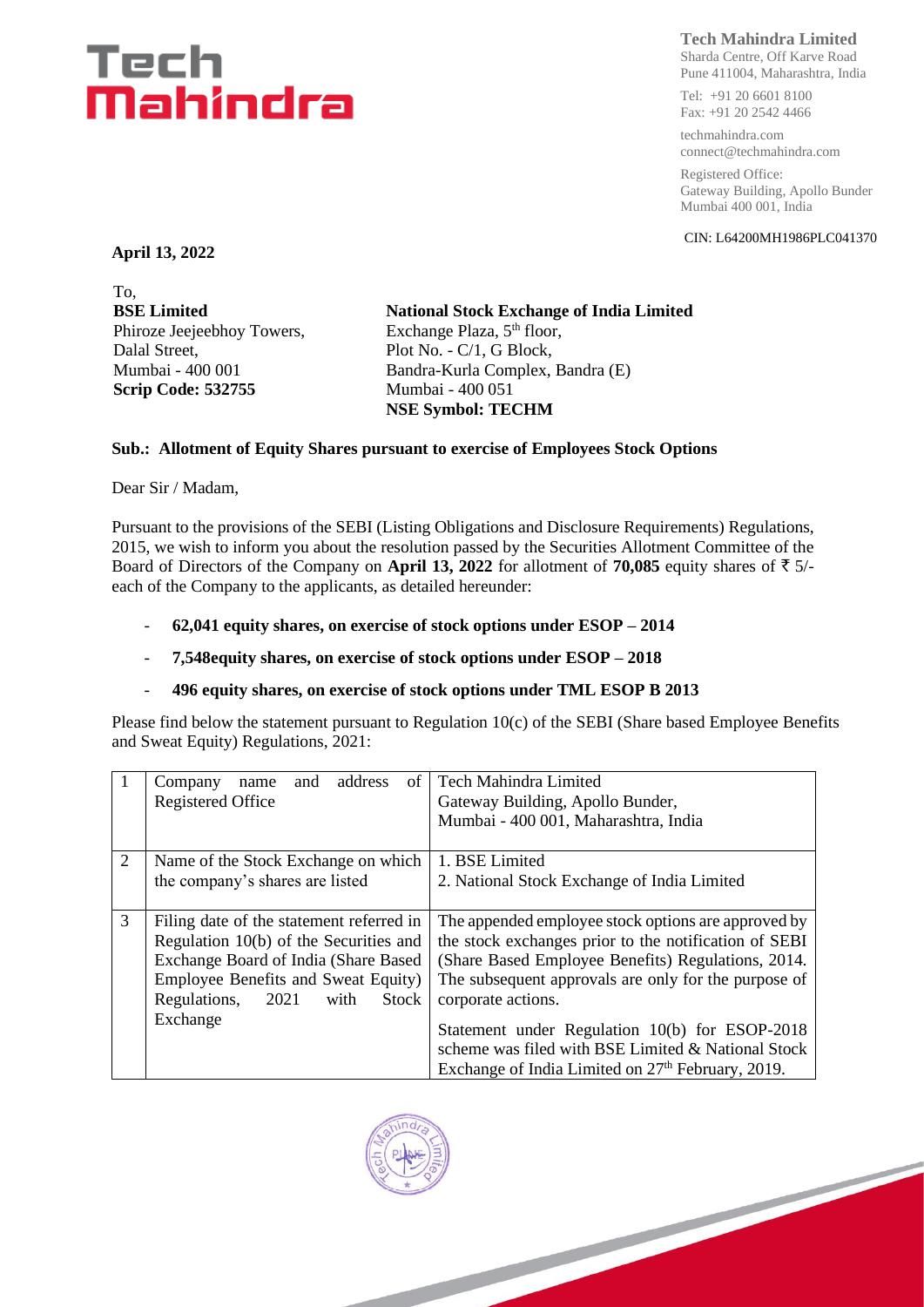# Tech<br>**Mahindra**

### **Tech Mahindra Limited**

Sharda Centre, Off Karve Road Pune 411004, Maharashtra, India

Tel: +91 20 6601 8100 Fax: +91 20 2542 4466

techmahindra.com connect@techmahindra.com

Registered Office: Gateway Building, Apollo Bunder Mumbai 400 001, India

#### CIN: L64200MH1986PLC041370

| $\overline{4}$ | Filing Number, if any                                              | Scheme Name & Reference of In - Principal<br>Approval                   |  |  |
|----------------|--------------------------------------------------------------------|-------------------------------------------------------------------------|--|--|
|                |                                                                    | ESOP-2014 - DCS/IPO/JS/ESOP-IP/844/2014-15 -<br>31.03.2015              |  |  |
|                |                                                                    | ESOP-2018 - DCS/IPO/PB/ESOP-IP/3595/2018-19<br>$-20.03.2019$            |  |  |
|                |                                                                    | TML-ESOP-B-2013 - DCS/IPO/UZ/ESOP-IP / 836<br>$/2014 - 15 - 30.03.2015$ |  |  |
| 5              | Title of the Scheme pursuant to which<br>shares are issued, if any | ESOP-2014, ESOP-2018 and TML-ESOP-B-2013                                |  |  |
| 6              | Kind of security to be listed                                      | Equity shares                                                           |  |  |
| $\overline{7}$ | Par value of the shares                                            | ₹ 5/- each                                                              |  |  |
| 8              | Date of issue of shares                                            | April 13, 2022                                                          |  |  |
| 9              | Number of shares issued                                            | 70,085                                                                  |  |  |
| 10             | Share Certificate No., if applicable                               | Not applicable                                                          |  |  |
| 11             | Distinctive number of the share, if<br>applicable                  | 992418480 to 992488564                                                  |  |  |
| 12             | ISIN Number of the shares if issued in<br>Demat                    | INE669C01036                                                            |  |  |
| 13             | Exercise price per share                                           | Refer Annexure I                                                        |  |  |
| 14             | Premium per share                                                  | Refer Annexure I                                                        |  |  |
| 15             | Total Issued shares after this issue                               | 971,903,564                                                             |  |  |
| 16             | Total Issued share capital after this issue                        | ₹4,859,517,820/-                                                        |  |  |
| 17             | Details of any lock-in on the shares                               | Not applicable                                                          |  |  |
| 18             | Date of expiry of lock-in                                          | Not applicable                                                          |  |  |
| 19             | Whether shares identical in all respects                           | Identical                                                               |  |  |
|                | to existing shares if not, when will they                          |                                                                         |  |  |
|                | become identical                                                   |                                                                         |  |  |
| 20             | Details of listing fees, if payable                                | Not Applicable                                                          |  |  |

#### **For Tech Mahindra Limited**

that is **Anil Khatri Company Secretary**